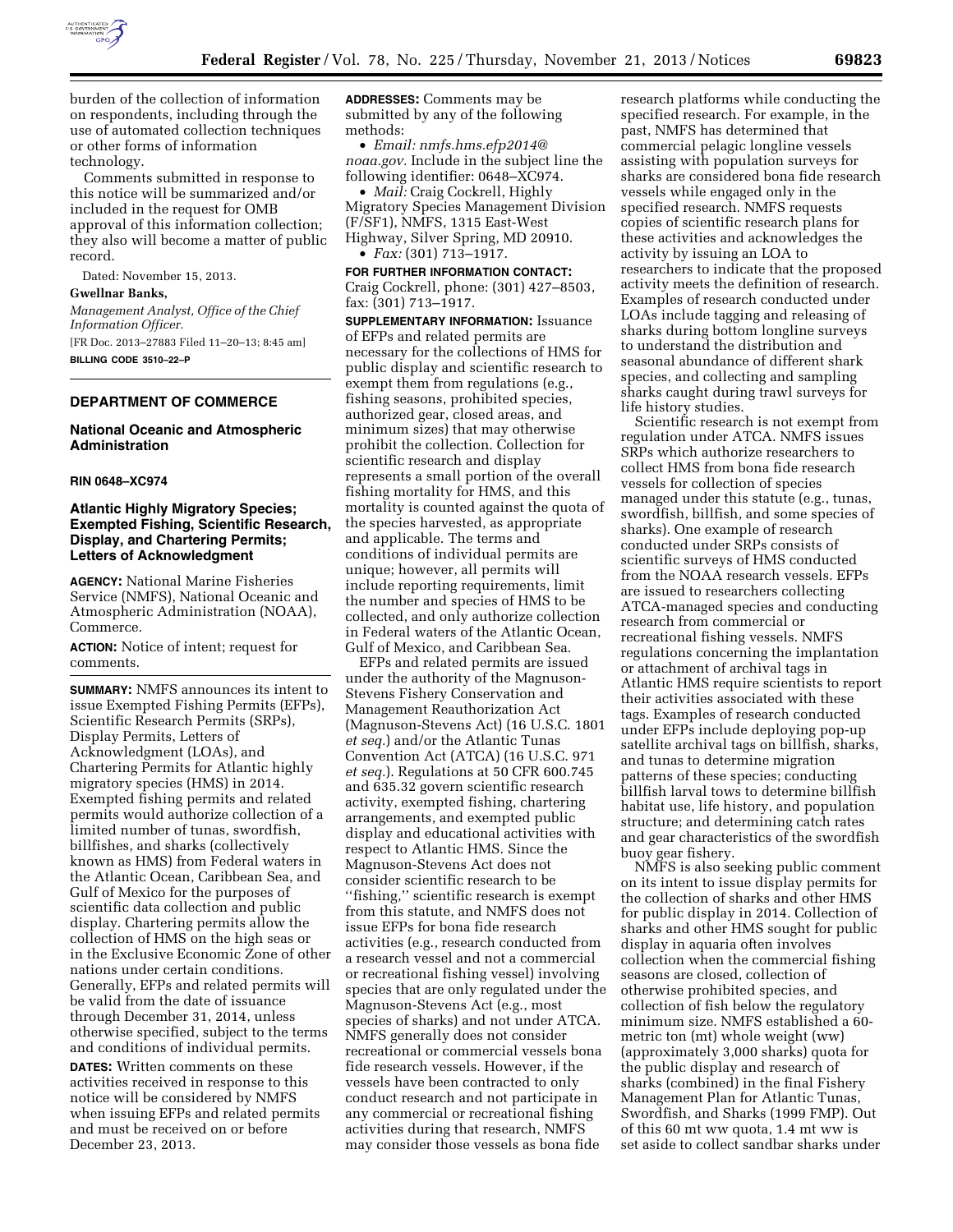a display permit and 1. 4 mt ww is set aside to collect sandbar sharks under EFPs. Public display of dusky sharks is prohibited; NMFS considers collection of dusky sharks for research under an EFP and/or SRP on a case-by-case basis. The environment effects of these quotas have been analyzed in conjunction with other sources of mortality in the 2006 Consolidated HMS FMP and its amendments, and NMFS has determined that harvesting this amount for public display and scientific research will not have a significant impact on the stocks. The number of sharks harvested for display and research has remained under the annual 60-mt ww quota every year since establishment of the quota. In 2012, approximately 39 percent of the sharks authorized for public display and scientific research purposes were actually harvested or discarded dead. Amendment 3 to the 2006 Consolidated HMS FMP also established a separate set-aside quota for smoothhound sharks (i.e., smooth dogfish, Florida smoothhounds, and Gulf smoothhounds) taken for research purposes, which would be in addition to the overall 60-mt ww quota for the public display and research of all sharks. However, the smoothhound shark research set-aside quota is not yet effective and their harvest resulting from research activities is not yet deducted from the set-aside quota for public display and research of sharks. NMFS will announce when such regulations become effective through a publication in the **Federal Register**.

For the coming year, NMFS is expecting an EFP application that would request the tagging of white sharks to track their migration patterns in the Northwest Atlantic. In 2012 and 2013, NMFS issued such a permit to conduct this tagging research on white sharks using the R/V Ocearch. After issuance of the permit, a few members of the public contacted NMFS about the use of the R/V Ocearch for tagging white sharks. They expressed concern about the relatively recent, but unrelated, incidental mortality of a white shark tagged off the coast of South Africa and requested that NMFS not issue research permits to authorize similar activities in U.S. waters. NMFS recognizes that this kind of research potentially could result in incidental mortality, although no such mortality has occurred in relation to this particular permit. Research such as this is important to better understand shark life history and provides valuable

information for determining overall stock health. Further, it is in the researcher's best interest to ensure that incidental mortality does not occur due to the high costs involved with installing the tags on sharks (i.e., a dead shark represents a lost tag and little or no data). Although not anticipated, if a disproportionate number of sharks were to die as a result of this or similar research activities, then the following year, NMFS would consider that information deciding whether to issue permits to those researchers or may require additional actions to minimize the mortality of the shark before issuing any permits. In the researcher's 2012 annual report to NMFS, they reported tagging 4 white sharks and 1 porbeagle shark without any mortality. NMFS requests public comment specific to this research during the comment period of this notice.

The majority of EFPs and related permits described within this annual notice relate to scientific sampling and tagging of Atlantic HMS within existing quotas, the impacts of which have been previously analyzed in various environmental assessments and environmental impact statements for Atlantic HMS. NMFS intends to issue these permits without additional opportunity for public comment beyond what is provided in this notice. Occasionally NMFS receives applications for research activities that were not anticipated or for research that is outside the scope of general scientific sampling and tagging of Atlantic HMS or, rarely, for research that is particularly controversial. Should NMFS receive such applications, NMFS will provide additional opportunity for public comment.

NMFS is also requesting comments on chartering permits considered for issuance in 2013 to U.S. vessels fishing for HMS while operating under chartering arrangements with foreign countries. NMFS has not issued any chartering permits since 2004. A chartering arrangement is a contract or agreement between a U.S. vessel owner and a foreign entity by which the control, use, or services of a vessel are secured for a period of time for fishing for Atlantic HMS. Before fishing under a chartering arrangement, the owner of the U.S. fishing vessel must apply for a chartering permit. The vessel chartering regulations can be found at 50 CFR 635.5(a)(4) and 635.32(e).

In addition, Amendment 2 to the 2006 Consolidated HMS FMP implemented a

shark research fishery. This research fishery is conducted under the auspices of the exempted fishing permit program. Research fishery permit holders assist NMFS in collecting valuable shark life history data and data for future shark stock assessments. Fishermen must fill out an application for a shark research permit under the exempted fishing program to participate in the shark research fishery. Shark research fishery participants are subject to 100-percent observer coverage in addition to other terms and conditions. A **Federal Register** notice describing the objectives for the shark research fishery in 2014 and announcing that NMFS will be accepting applications is expected to publish in the near future.

The authorized number of species for 2013, as well as the number of specimens collected in 2012, is summarized in Table 1. The number of specimens collected in 2013 will be available when all 2013 interim and annual reports are submitted to NMFS. In 2012, the number of specimens collected was less than the number of authorized specimens for most permit types, with the exception of the number of sharks taken under EFPs and Display permits. For sharks taken under EFPs, SRPs, and Display Permits 1,017 of the sharks caught were Atlantic sharpnose sharks collected during trips using longline gear. It is difficult to control the number and species of animals caught when using this gear type. Atlantic sharpnose sharks were not determined to be overfished nor experiencing overfishing in a 2007 stock assessment; therefore, the overages in Table 1 for certain permit categories in 2012 are not expected to have negative ecological impacts on the stock. When added to the total number of sharks discarded dead and kept in 2012, the 1,017 Atlantic sharpnose sharks caught is within the established 60 mt quota for EFPs, SRPs, and display permits. A new stock assessment is underway and any changes to the Atlantic sharpnose stock status could limit the amount of this species that may be authorized for collection in the future.

In all cases, mortality associated with an EFP, SRP, Display Permit, or LOA (except for larvae) is counted against the appropriate quota. NMFS issued a total of 43 EFPs, SRPs, Display Permits, and LOAs in 2012 for the collection of HMS. As of November 14, 2013, NMFS has issued a total of 38 EFPs, SRPs, Display Permits, and LOAs.